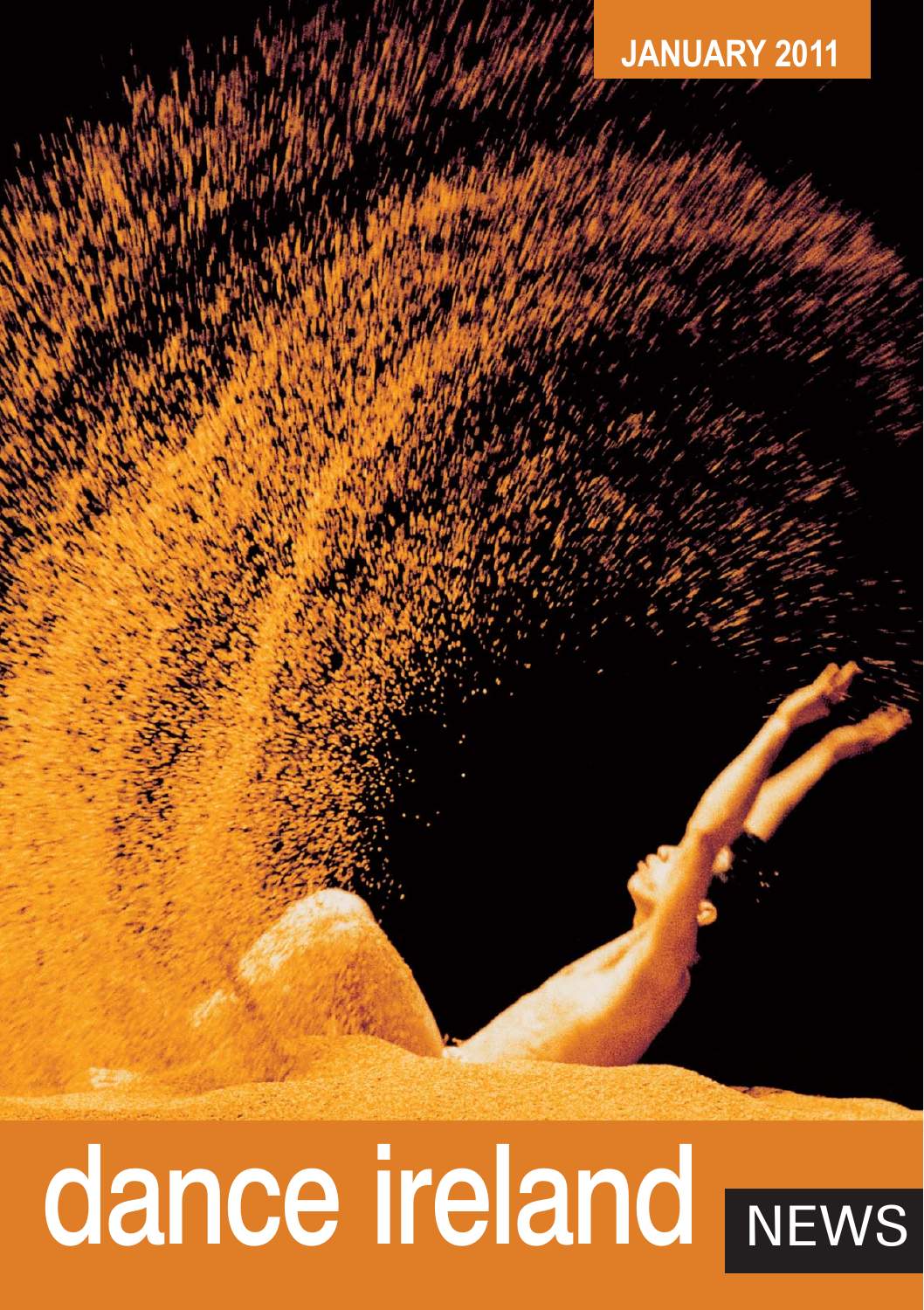Dance Ireland is the trading name of the Association of Professional Dancers in Ireland Ltd. Established in 1989, Dance Ireland is a membership-led organisation, operating on an all-Ireland basis, dedicated to the promotion of professional dance practice in Ireland. Incorporated in 1992 as a not-for-profit company with limited guarantee, the organisation has evolved into a national, umbrella resource whose core aims are the promotion of dance as a vibrant art form, the provision of support and practical resources for professional dance artists through our training and development programmes and advocacy on dance and choreography issues.

Dance Ireland manages DanceHouse, a purpose-built, state-of-the-art dance rehearsal venue, located in the heart of Dublin's north-east inner city. DanceHouse is at the heart of Dance Ireland activities, as well as being a home for professional dance artists and the wider dance community. Studios are available for hire. In addition to hosting our artistic programme of professional training and development, performances, exhibitions, special events and a fully equipped artists' resource room, DanceHouse offers a range of evening classes to cater to the interests and needs of the general public.

#### **BOARD MEMBERS**

Adrienne Brown *Chairperson*, Cindy Cummings, Richard Johnson, Megan Kennedy *Secretary*, Lisa McLoughlin, Anne Maher, Fearghus Ó Conchúir.

#### **DANCE IRELAND PERSONNEL**

Paul Johnson, *Chief Executive* Siân Cunningham, *General Manager*  Elisabetta Bisaro, *Programme Manager*  Inga Byrne, *Administrator*  Brenda Crea & Glenn Montgomery, *Receptionists/Administrative Assistants*  Dance Ireland, DanceHouse, Foley Street, Dublin 1. Tel: 01 855 8800 Fax: 01 819 7529

#### **Dance Ireland News** is published 12 times a year

*Published by Dance Ireland, DanceHouse, Foley St, Dublin 1, Ireland.*

Email: info@danceireland.ie Website: www.danceireland.ie

*Printed by CRM Design + Print, Unit 6, Bridgecourt Office Park, Walkinstown Ave., Dublin 12, Ireland.*

#### **ISSN 1649-9506**

#### **Disclaimer**

Dance Ireland reserves the right to edit or amend all articles or notices published in this magazine. The views expressed are those of contributors and do not necessarily represent the views of Dance Ireland members.

**Cover:** *Songs of the Wanderers – Cloud Gate Dance Theatre of Taiwan* **Source:** Dublin Dance Festival

#### **Deadlines for next edition:**

**February 2011** Copy & Photos: Friday 14 January Inserts: Friday 21 January *All photos submitted must be accompanied by appropriate credits and acknowledgements*







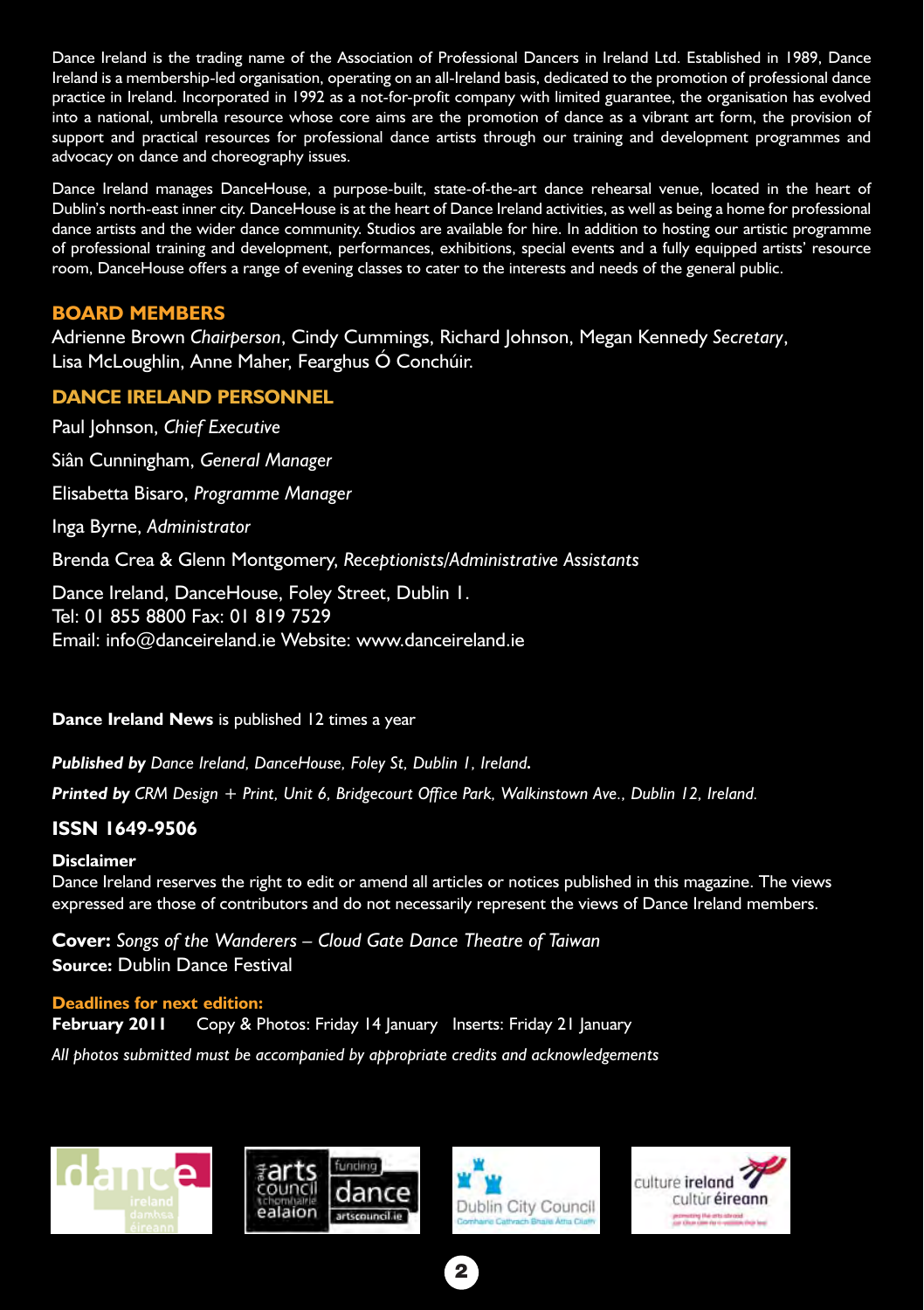

### INTRODUCTION

Welcome to our new year January issue of *Dance Ireland News* which contains a range of news from our Theatre, Fidget Feet, Irish Modern Dance Theatre, Legitimate Bodies and Rex Levitates. In addition we members throughout the country, including performances and tours from CoisCéim, Dylan Quinn Dance carry reviews and advance notices from Echo Echo, junk ensemble and Fearghus O'Conchuir, among others.

For Dance Ireland we embrace the year head-on and despite an uncertain financial climate, confidently propose particular priorities, introduce some new initiatives and some streamlining of our programme.

Specifically, we look forward to welcoming you all to professional morning classes, which recommence from Monday 10 January with Elena Giannotti in DanceHouse (the first of many artists we will have in residence during the year). Morning class is the backbone of our professional training programme and with the price remaining at €7 (members) and €10 (non-members) per class – it is fantastic value and even more economical when you purchase a class card.

With the emphasis on maintaining training and development opportunities, we provide an array of supports for dance artists at various stages in their career. Please see our enclosed *Heads Up* 2011 insert for further details, including a return visit from Andrew Harwood in February. As ever, we encourage you all to remember to check out danceireland.ie for all the latest news. With over 66,000 hits (from January to November in 2010), it is obviously of value to some of you.

In planning our programme, we take a 'breadth and balance' approach and argue the importance of consolidating what we have achieved to date. At all times we remain flexible and responsive to the needs of dancers, choreographers and companies. However this does mean we do have to make difficult decisions for the greater good of the organisation and prioritise our diminishing resources.

For example, we are not able to continue to support regional activity in 2011. Over the coming months we aim to review this strand of activity in partnership with our colleagues in Belfast, Cork, Galway, Tralee and Wexford and explore alternative ways of working together. As part of this process we aim to convene a meeting in partnership with the Arts Council to review the impact of the pilot phase of the Council's Dance Artist Residency Scheme. In the meantime, we sincerely thank you for your partnership to date and your understanding.

More positively, we have developed an inclusive *Dance Ireland Residency* programme which is open to all Dance Ireland members from throughout the island, regardless of funding. *Dance Ireland Residency* is our commitment to providing dance artists with their primary need - studio space. In the current climate *Dance Ireland Residency* will become a key means of ensuring new dance work is made.

In another development, we aim to focus on presentation opportunities in DanceHouse and in partnership nationally and internationally. Building on all our previous work, from 2011 onwards, DanceHouse will be the place where more and more dance work is presented. *New Movements* is your chance to see new and fresh work direct from the studio. Elena Giannotti kick starts the year with our first *New Movements* showing on Friday 14 January at 5pm, followed by choreographer Alexandra Waierstall/Noema Dance Works with an open studio presentation on Friday 21 January at 5pm.

In a further development Dance Talks returns on Thursday 27 January with a unique opportunity to hear CoisCéim's Executive Director Jenny Traynor in conversation with marketing and PR guru Annette Nugent discussing marketing dance. A very timely topic…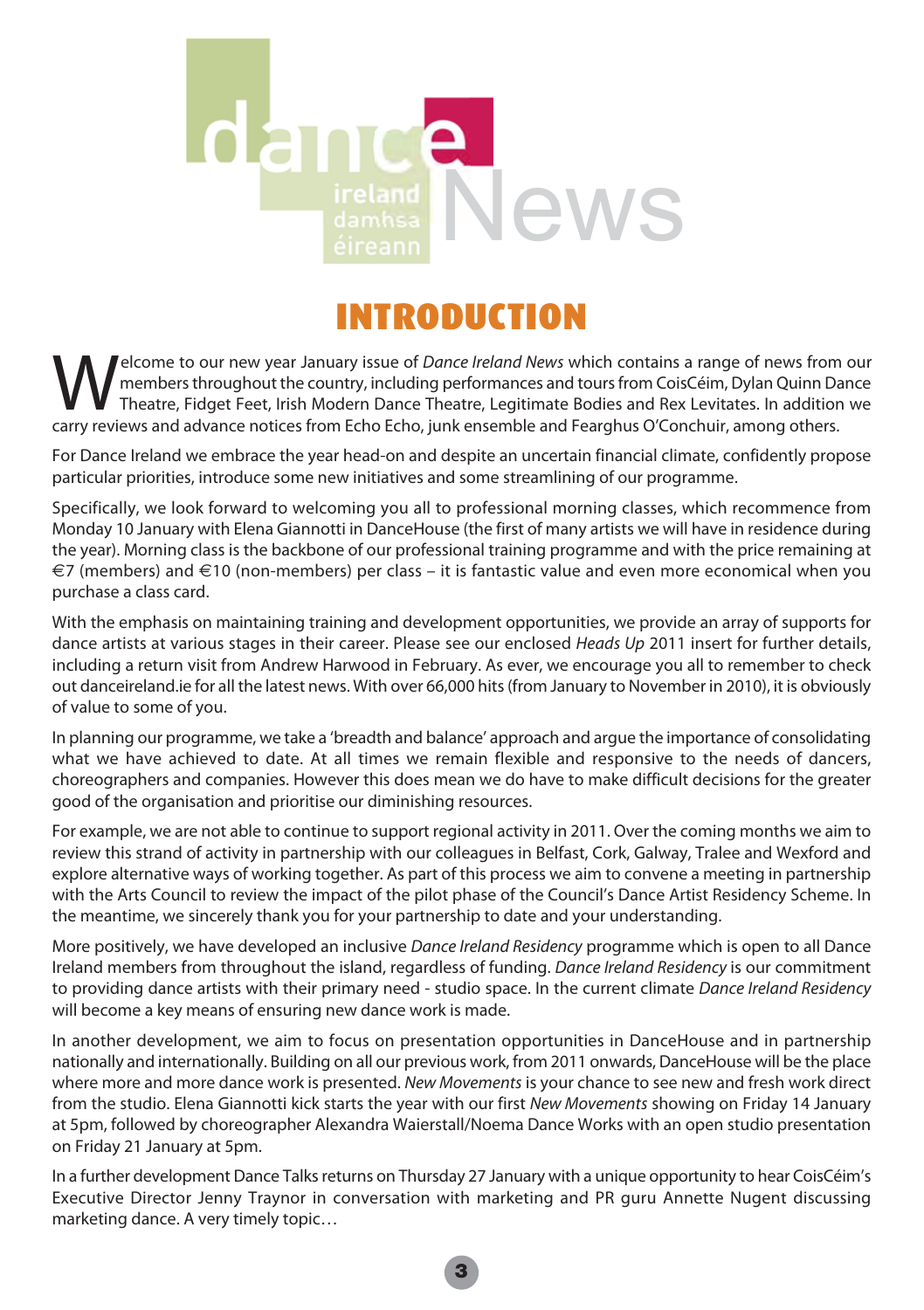# **DANCE IRELAND** PROGRAMME

#### **CONTACT IMPROVISATION JAM**

Wednesdays @ DanceHouse 11.30am - 1.30pm Fee: €2

This weekly jam highlights the growth of contact improvisation in Ireland, and aims to draw together the various contact communities that are developing around the country. Coordinated by Cindy Cummings, the jam will be lead in turn by a core group including Fergus Byrne, Deirdre Murphy and Paul Clancy. Open to all those with Contact Improvisation and movement experience. Everyone is welcome whatever your level and experience in contact. If you are in the area and would like to participate or indeed lead a session, contact info@danceireland.ie or pop along to DanceHouse on Wednesdays.

#### **DANCE RESEARCH READING & DISCUSSION GROUP**

13 January 6 - 8pm Free infodanceresearch@gmail.com

Since March 2010 this group has engaged with texts from a broad spectrum in dance research by authors both from a theoretical and/or a practical background. How do we and how does our practice relate to the text? If you are engaged in or interested in theoretical, practicebased and practice-led research in dance and would like to exchange your ideas and reflections with peers, it is always a good time to join this group.

### www.danceireland.ie



*Elena Giannotti*

#### **NEW MOVEMENTS**

Elena Giannotti 14 January @ 5pm **DanceHouse** Free admission

After a busy year of working on collaborations with international choreographers in projects such as Rosemary Butcher's new solo work *Lapped Translated lines* and Nicole Peisl duet *Vielfalt,* Elena is back working on her own choreographic research practice.

Recently awarded a Dance Project Award from the Arts Council, Elena will be in residence at DanceHouse from 10 to 14 January working on her new solo material and teaching morning classes.

On Friday 14 January at 5pm she will present her rough work-in-progress during an informal studio presentation and feedback session.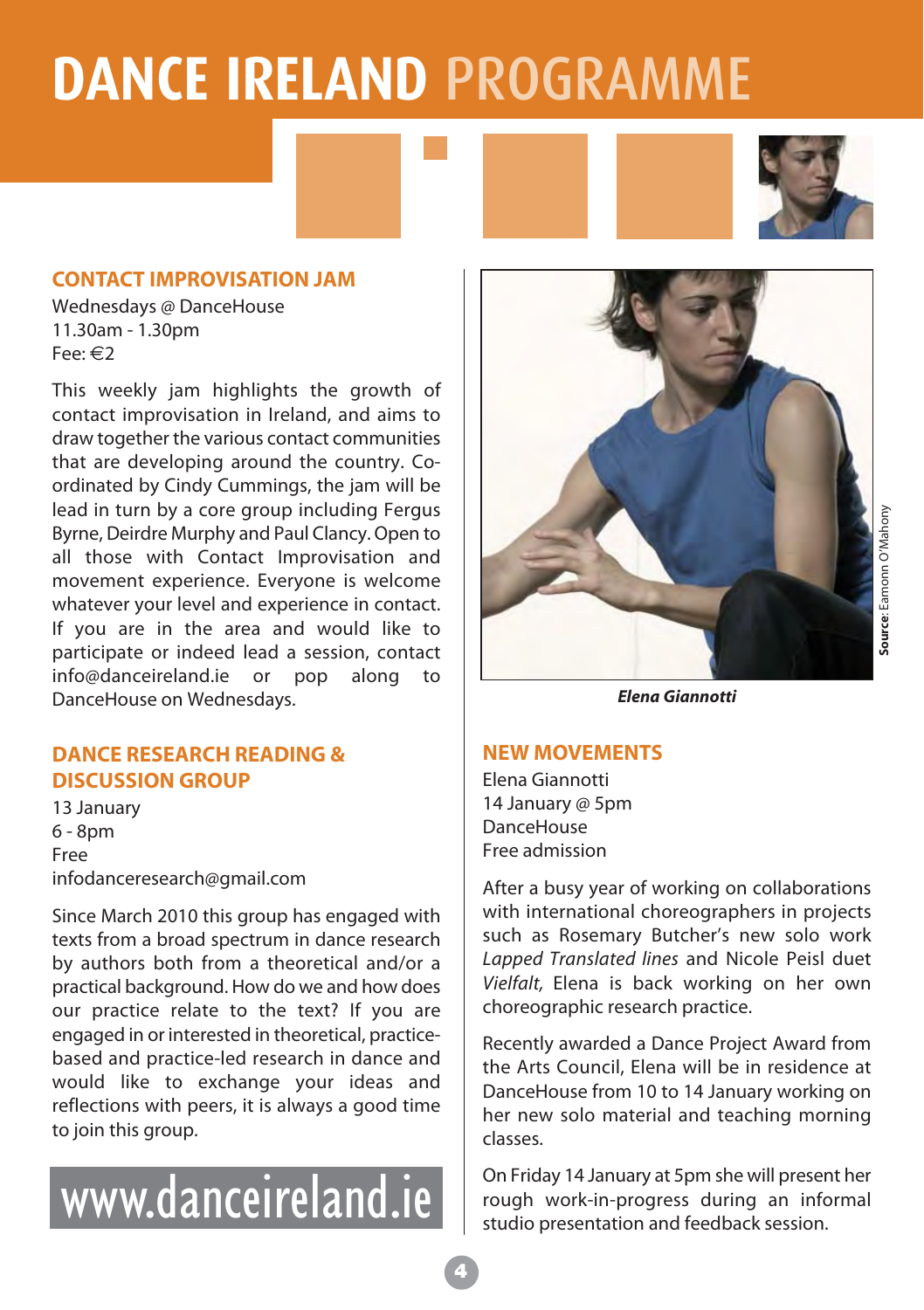#### **MODUL-DANCE – RESIDENCY & TEACHING**

Alexandra Waierstall/Noema Dance Works (GR/D) Professional Morning Class with company member Evangelia Randou 17 - 21 January 10 - 11.30am Fee: €7 members / €10 non-members Class card available

Our first international *Modul-dance* artist is Düsseldorf based Greek choreographer and dancer Alexandra Waierstall, supported by DDRC Athens. During a one-week residency in DanceHouse, Alexandra and company will start researching material for a new work, provisionally entitled *Mapping the wind*. This work follows on her research on the constitution, representation and perception of borders:

*We will base our research on viewing wind maps depicting air masses and their movement across borders, trespassing in this way static notions of boundaries. This reflects a trans-cultural process beyond territorial constraints. As a counterpart to these observations, we shall review the function of longitude and latitude as a series of imaginary lines, which both encompass and dissect the globe – mental structures that can't be physically experienced but give us the sense of a temporal and spatial orientation. These elements will function as tools and systems to structure the process allowing at the same time revelations and narratives to unfold.*

Alexandra will work with artistic collaborators Evangelia Randou, Jonathan Pranlas, visual artist Marianna Christofides and photographer Alexandros Niagos. As part of her research time in DanceHouse, Alexandra wishes to invite some Irish dance artists – attending morning class with company member Evangelia Randou - to take part in the afternoon research sessions with the company. The residency will conclude with an open studio presentation on Friday 21 January at 5pm, under the umbrella of *New Movements.*

Alexandra Waierstall received a Master degree in Choreography from Dance Unlimited Arnhem (Netherlands) in 2006. Her choreographic work focuses on revealing fragments of ourselves and our environment, looking at issues of identity, geographical and intimate borders, retaining in her pieces again and again the fragile moment in a fleeting world. She is the co founder of the interactive arts festival *No Body* in Nicosia. She was nominated in Ballettanz Yearbook 2007 as '*one of the carriers of hope that also in the future will move dance'*. Through her company Noema Dance Works, she has presented work in theatres and festivals such as the Tanzhaus NRW<br>Dusseldorf. Southbank Centre London. Southbank Centre London, Kampnagel Hamburg, Aerowaves London, Tanec Prague, Kalamata Dance Festival, Crossing Festival Beijing, among others. Noema Dance Works has been co-produced by the Tanzhaus NRW since 2007.

#### **DANCE TALKS**

*Dance Marketing* 27 January @ 6pm DanceHouse Free admission reception@danceireland.ie

A public talk with Jenny Traynor, Executive Director, CoisCéim Dance Company and marketing and PR consultant Annette Nugent.

Jenny Traynor has produced all of Coiscéim's shows and tours both nationally and internationally since 2004. An experienced arts producer, Jenny was General Manager at Project Arts Centre from 2001 – 2004. She previously worked for many years in the Arts Council in the areas of music, theatre, dance, arts education and venue development.

Annette Nugent is a senior communications executive with over 12 years experience working in the culture and tourism sectors. She is Chairperson of Project Arts Centre. She is a freelance communications consultant focusing on developing marketing strategies for arts organisations as well as leading PR and audience development campaigns for major cultural events. Her particular areas of expertise are public affairs, marketing planning, cultural tourism, strategic communications, festival/cultural events marketing, audience development, audience research, marketing training.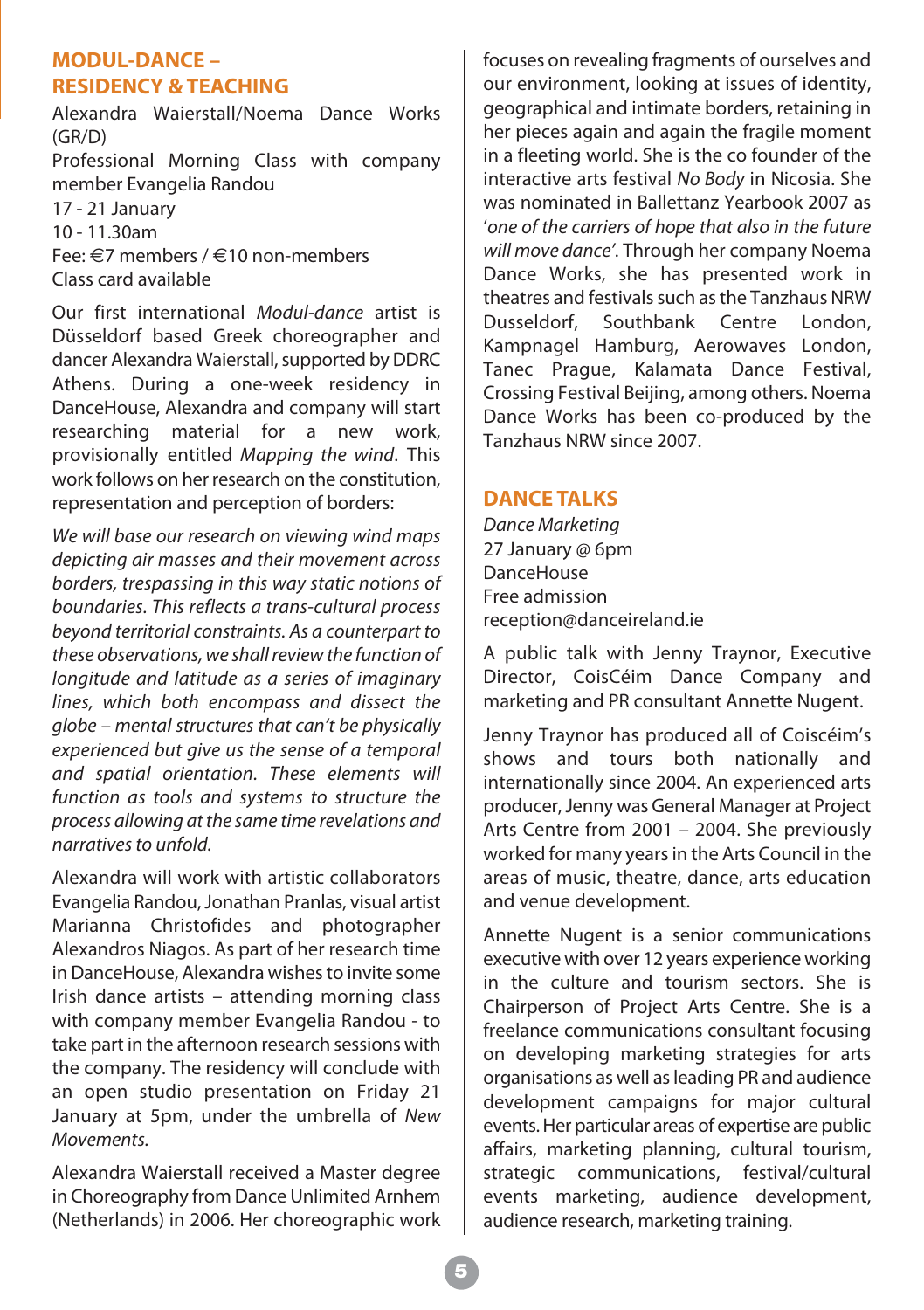Other Dance Talks planned for 2011 will include Andrew Harwood and Paula Zacharias in conversation (February); UK choreographer Frauke Requadt (March) and Portuguese choreographer/performer Cláudia Dias (April).

#### **MULTI-DISCIPLINARY EXCHANGE**

Andrew Harwood & Paula Zacharias *Depth of Field* **-** the selective eye to compose in movement 14 - 18 February 10am - 3pm

This workshop-project is oriented towards experienced dancers, performers and creators and is designed to stimulate the imagination, cultivate a strong creative eye and extend that experience into other fields of perception thus developing a fuller dancing body and a deeper performance sensibility. Please note, due to the unique focus of the workshop, participants must commit for the entire week.

*How can we be moved and connected to the possibilities we have as human beings in relation with our senses and the ways we make decisions through them? Bringing attention to this decisionmaking process gives us ways of composing in various environments and provides us with the tools to observe our strategies for surviving within them. As an organism of receptivity and perception, we can make our own language and reinvent it. We will bring attention to what we see and choose what to include in our field of vision, as we frame, edit and design the space that we move in and through. Connecting our imagination with our senses, this media can be a real way to go deeper into composing and editing in real-time and reveal the dancing visual artist that we all have inside. The movement expressions of solo, contact and ensemble improvisation in combination with various technical supports such as live and recorded video, photography, amplified or natural sound and music will be used as sources of inspiration to awaken the mind and the body. This approach is not merely a reflection of the present times that involves so much of the visual media but mostly used as a means to arouse your view, your perception and your imagination.*

been touring together over the past 2 years and have taught and performed in Mexico, Argentina, Brazil, Uruguay, Canada, the USA, Australia, Russia, and six different countries in Europe.

Andrew Harwood is an international teacher, performer and creator in the field of instantaneous choreography and contact improvisation since 1975. He is the artistic director of AH HA Productions, a project oriented company based in Montreal, which is dedicated to the research, creation, education and production of improvisational dance as a performing art. Andrew studied, taught and performed with Steve Paxton, Nancy Stark Smith and Nita Little, the founding members of Contact Improvisation. His background also includes athletics, gymnastics, yoga, contemporary dance, release technique, Alexander technique, compositional improvisation, and Aikido. His work has been presented in numerous international festivals since 1980. Andrew danced for the companies of Marie Chouinard, Jean-Pierre Perreault and Jo Lechay and has collaborated in performance with Chris Aiken, Peter Bingham, Kirstie Simson, Ray Chung, Marc Boivin, Lin Snelling, Benoît Lachambre and Lisa Nelson, among others. He is the recipient of the Canada Council's Jacqueline-Lemieux award for the year 2000; www.diagramme.org/ahha

Paula Zacharias' work embraces her keen interest for the visual disciplines of photography and videography and her passion for improvisational dance. Her career began in her native Argentina as an assistant producer for television and commercials. In 2000 she started her own video editing and production company Nagualfilms, in Mexico, now headquartered in Buenos Aires, where Paula splits her time between documenting, producing, film editing and shooting stock images which are carried by Getty Images, Corbis and BLEND. Paula is also a dancer and performer of Butoh and contact improvisation since 1987. She also studied contemporary dance, release technique and Iyengar Yoga for many years. Her first approach to contact improvisation was with Alma Falkenberg, which was then further developed with Andrea Fernandez, with whom she keeps

Andrew Harwood and Paula Zacharias have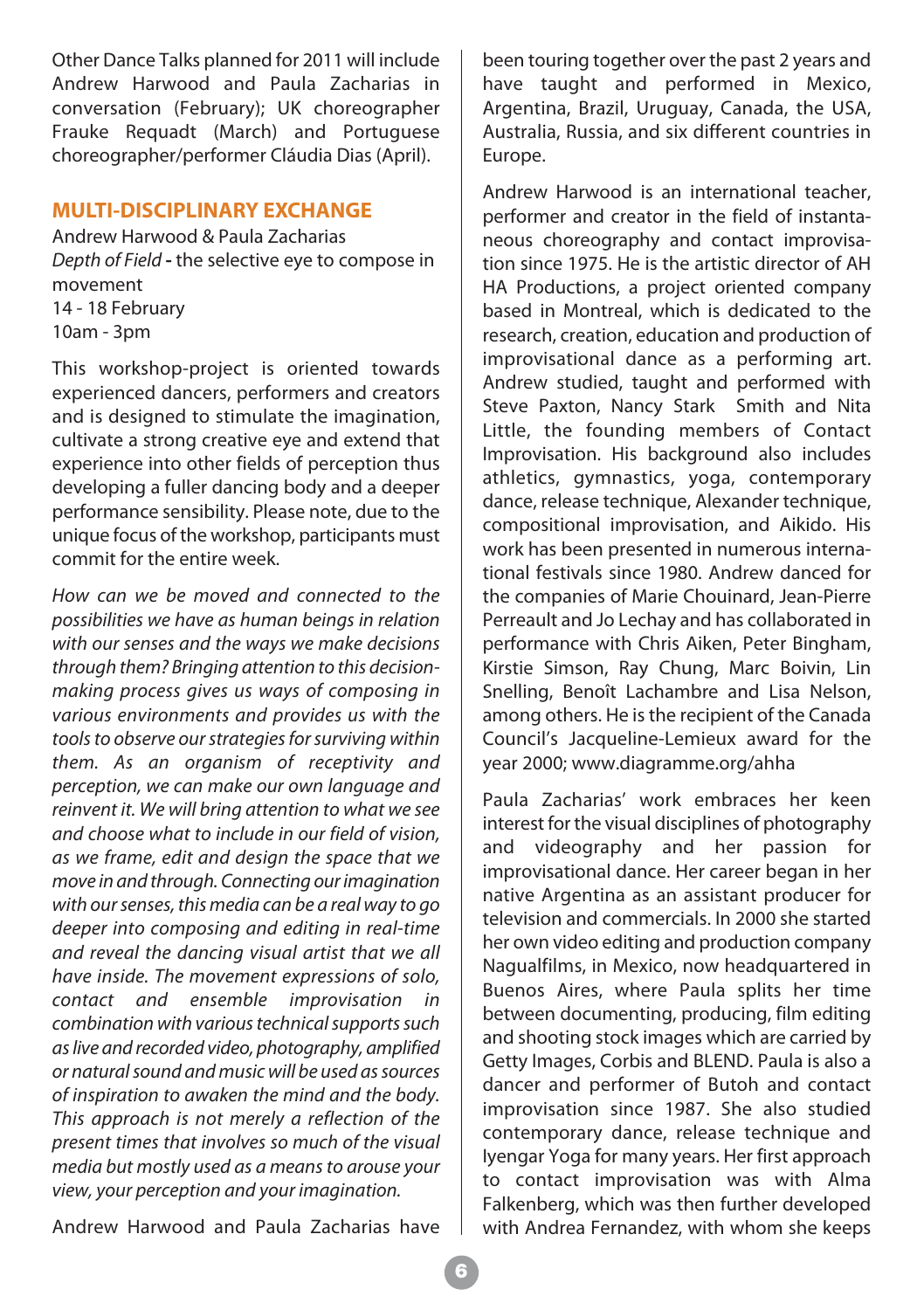exploring and investigating the form with a stable research and performance group in Buenos Aires. She also developed her knowledge in improvisation with teachers like Steve Paxton, Nancy Stark Smith, Nina Martin, Lisa Nelson, Andrew Harwood, Martin Keough and Susan Shell among others. In Butoh her main influence is Rhea Volij, which was deepened during intensive workshops with Tadashi Endo, Minako Seki, Akira Kasai and Diego Piñon. She is part of a Butoh performance group directed by Rhea Volij since 2005. Her recent work is based on Contact Improvisation and Compositional Improvisation (based in part on Lisa Nelson's Tuning Scores) and on her own research through her other main career as a visual artist; www.paulazacharias.com

#### **DANCE IRELAND RESIDENCY**

*OPEN CALL* Deadline: 14 January

Dance Ireland invites expressions of interest for a *Dance Ireland Residency.* Available from February 2011 onwards, a *Dance Ireland Residency* will provide studio time to artists for R&D, rehearsal/creation or the development of other dance projects.

In any one year, we support over 40 artists/projects with studio space in a responsive but ad hoc manner. To date this has included bursaries, studio residencies, teaching deals and partnerships, ranging from a day to a number of weeks. This does not include all those funded artists/companies we offer 'subsided/reduced' rates at DanceHouse. In order to continue to strategically support choreographic development, we are subsuming all the above supports under the umbrella of *Dance Ireland Residency.* 

In the current climate *Dance Ireland Residency* will become a key means of ensuring new dance work is made and dance artists have a chance of maintaining a studio practice.

All DI professional members: individuals, companies, collectives and/or ad hoc ensembles are eligible to apply. There will be two closing dates for residencies in 2011; the first is the 14 January and the second will be advertised in mid 2011; thereafter *Dance Ireland Residency* will be available on a rolling basis.

As ever we remain sensitive to the needs of artists and aim to encourage all DI members to avail of a *Dance Ireland Residency*. At a time of diminishing resources, this is a proactive means of facilitating dance makers:

- For those with funding/other supports we will partner you in order to maximise your resource by offering some week(s) free. This can also be used as leverage to enhance and further resource your project;
- Many regionally based artists/companies would like the opportunity to be in residence in DanceHouse. A *Dance Ireland Residency* creates an opportunity for artists/companies to share their work and process with the wider dance community;
- $\bullet$  For independent/non-funded artists, we aim to additionally support with a small fund (subject to availability) or supplement the *Dance Ireland Residency* in some other way.

The length of the residency will be dictated by need. In order to accommodate as many proposals as realistically possible, studio space will be capped to a max of 4 weeks. However, in exceptional cases and if resources allow, we may be in a position to extend. In return, *Dance Ireland Residency* artists agree to contribute to our professional training programme, show work, and/or participate in Dance Talks. The type of engagement will be agreed between Dance Ireland and the artist(s).

All those interested in applying to the first round should contact Elisabetta Bisaro at elisabetta.bisaro@danceireland.ie, by submitting a short written project proposal and outline of preferred dates. Deadline for submission of interest is Friday 14 January. To better understand how Dance Ireland can support you, we will meet with each artist before any final offer is made. These sessions will take place during the last two weeks in January.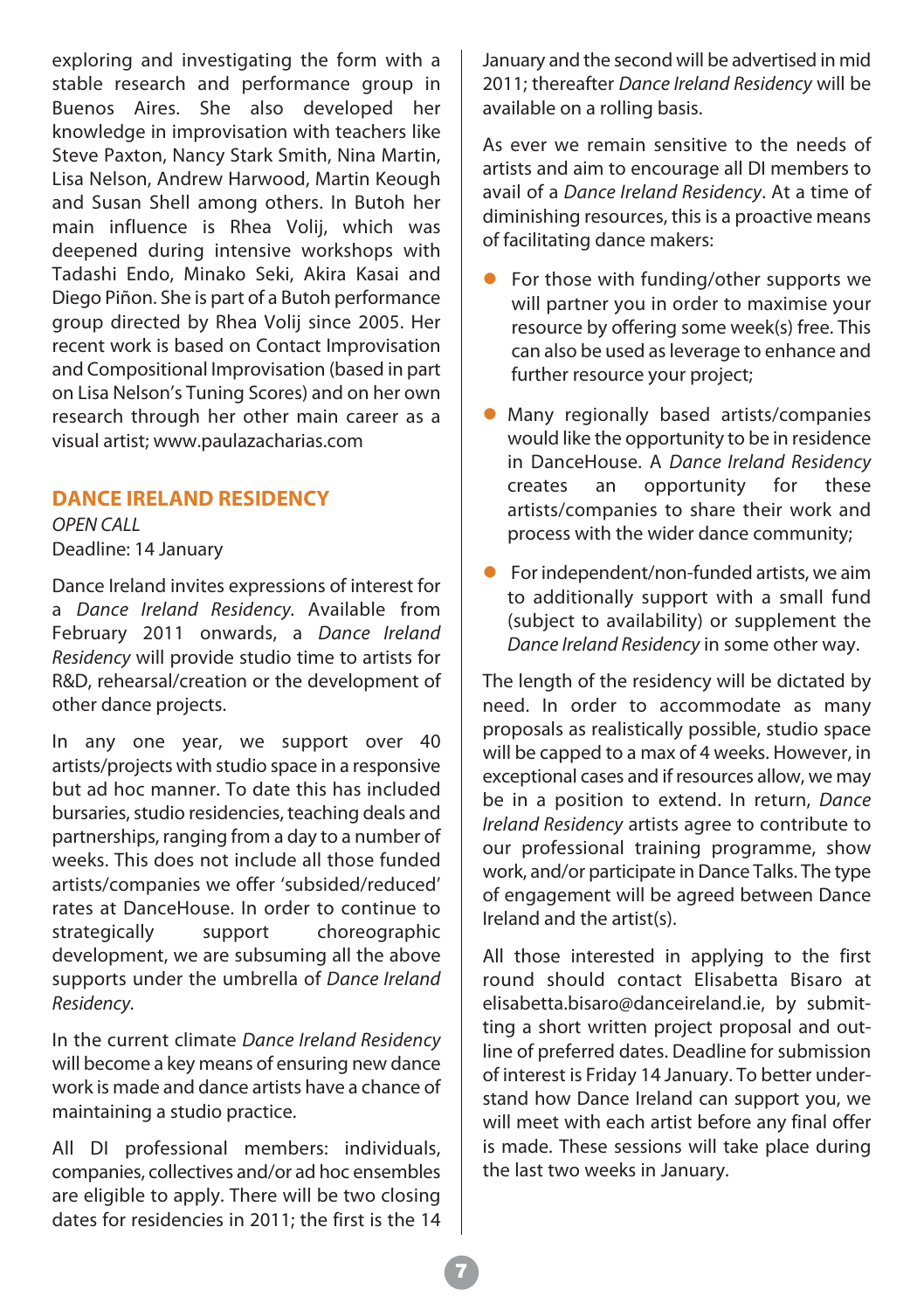## **COMPANY** NEWS



#### **COISCÉIM DANCE THEATRE**

*Swimming with My Mother* Touring January-March www.coisceim.com

Would you dance a duet on stage with your Son? Would you dance a duet with your Mother? David Bolger's 77 year old mother Madge rose to this challenge during Dublin Dance Festival 2010 when *Swimming with my Mother* was performed as a work-in-progress. David and Madge returned to the studio in November to complete this intimate duet embodying their relationship and mutual love for swimming and dancing.

*Swimming with my Mother* is a beautiful, heartfelt and unsentimental journey into the dancing and swimming lives of two extraordinary people. *In this light and humane dance work you could almost smell the sea and*





*feel the grainy sand between your toes.* Seona Mac Réamoinn, Irish Theatre Magazine

A must see for anyone who ever had a mother!

CoisCéim is delighted to announce that *Swimming with My Mother* will begin touring at the end of January with performances in Ireland, France and the UK. This tour is made possible through the Arts Council's Touring and Dissemination of Work Scheme and also with support from Culture Ireland. CoisCéim is excited to return to the city of Limerick and the Belltable with a performance during the Unfringed Festival on 28 & 29 January. This tour also brings two firsts for CoisCéim - with their Parisian debut at the Centre Culturel Irlandais on 03 January and their first time participating in the NOTTDANCE Festival with a performance on 06 March at the Lakeside Arts Centre.

Also in January, they continue their Broadreach programme of evening classes for adults and afternoon classes for people aged 50+ with new terms beginning on 18 January.

For more information about *Swimming with my Mother* or CoisCéim Dance Theatre visit www.coisceim.com or find us on Facebook for our latest updates.

#### **DUBLIN DANCE FESTIVAL**

*Songs of the Wanderers* Grand Canal Theatre 26 May @ 8pm Tickets: €15 - €40 www.dublindancefestival.ie

Dublin Dance Festival (DDF) is delighted to announce its first engagement at Grand Canal Theatre, Dublin, as part of DDF 2011. The Irish premiere of *Songs of the Wanderers*, the

*Swimming with my Mother*

ource: CoisCéim **Source**: CoisCéim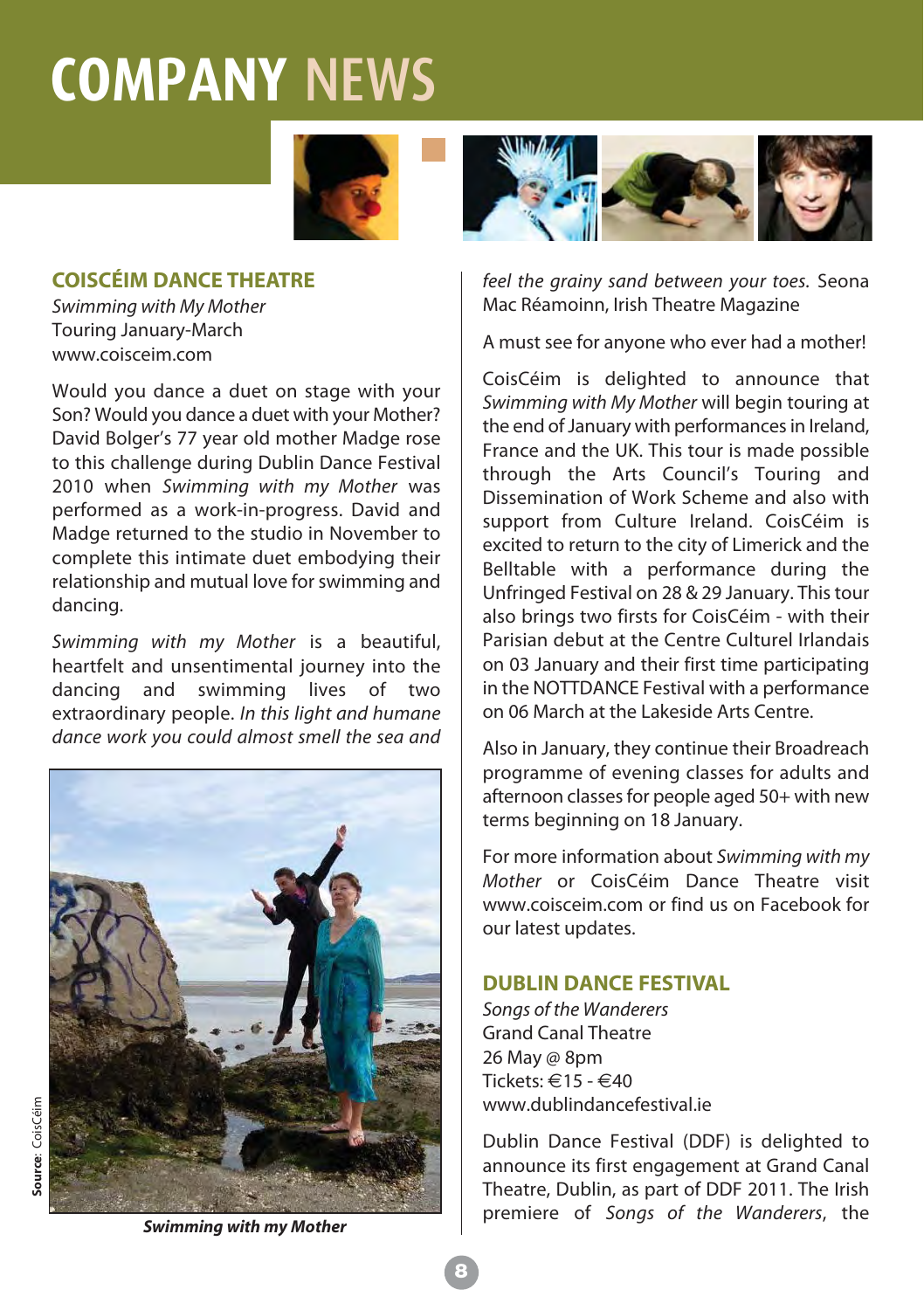



*Songs of the Wanderers*

signature work of multi-award winning choreographer Lin Hwai-min, Director of Cloud Gate Dance Theatre of Taiwan, will take place on Thursday May 26, 2011. This visually sensational production has enthralled audiences worldwide and will be a spectacular Festival highlight!

With dancers trained in c*hi kung*, meditation, internal martial arts, modern dance, ballet and calligraphy, this work was inspired by Lin Hwaimin's visit to Bodhgaya, where Buddha attained his enlightenment. As the curtain opens, a stream of rice drizzles onto the head of an Asian monk, who remains motionless in meditation throughout the work. Tonnes of golden grains ricochet and rain down to form an everchanging landscape for some 20 extraordinary Cloud Gate dancers, who perform to a score of soulful Georgian folk songs recorded by the Rustavi Choir. Since its premiere in 1994, *Songs of the Wanderers* has moved tens of thousands of audience in New York, Paris, Berlin, London, Athens, Rome, Copenhagen, Melbourne, São Paulo, and Moscow to rave reviews from leading critics.

Tickets for *Songs of the Wanderers*, priced from €15 – €40, are already on sale on www.dublindancefestival.je and from Grand Canal Theatre on www.grandcanaltheatre.ie, and via Ticketmaster outlets nationwide. Book today to ensure you get the best seats for this awe-inspiring performance.

The Festival will announce the full 2011 programme, which features a focus on works from Asia and the Asian diaspora, alongside works from Ireland, North America, Europe and elsewhere, on 01 March.

Don't forget – you can keep up to date with the latest DDF news by joining our mailing list on www.dublindancefestival.ie, or following us on Facebook and Twitter.

#### **ECHO ECHO DANCE THEATRE COMPANY**

*2011 Education & Participation programme* Echo Echo Dance Studio, Waterside Theatre, Derry www.echoechodance.com

Echo Echo Dance Theatre Company announces the 2011 spring programme of education and participation events this month.

Courses include Body Wisdom (for over 50s), Dancing Together (adult introductory), Contact Improvisation, Dance and Movement for Children, Youth Dance and Parent and Preschool.

There will also be weekend events such as a Contact Improvisation day on Saturday 22 January from 11am to 5pm, led by Steve Batts.

The Sunday Session will start again on 06 February at 7pm with various performances to include guests Angie Smalis and Katarina Mojzisova from Limerick and Leilani Weis from Chile. Leilani will also teach a weekend workshop in Authentic Tango on 05 and 06 February.

Full details of the upcoming programme can be found on the website, or contact the office on 0044 28 7134 2266 or email info@echoechodance.com.

#### **EXPANDANCE**

*2010 – A Review*

expan**dance** had a full and exciting year in 2010 and are looking forward to 2011. Last year they performed a total of five new works in two countries, launched two new studios (Dublin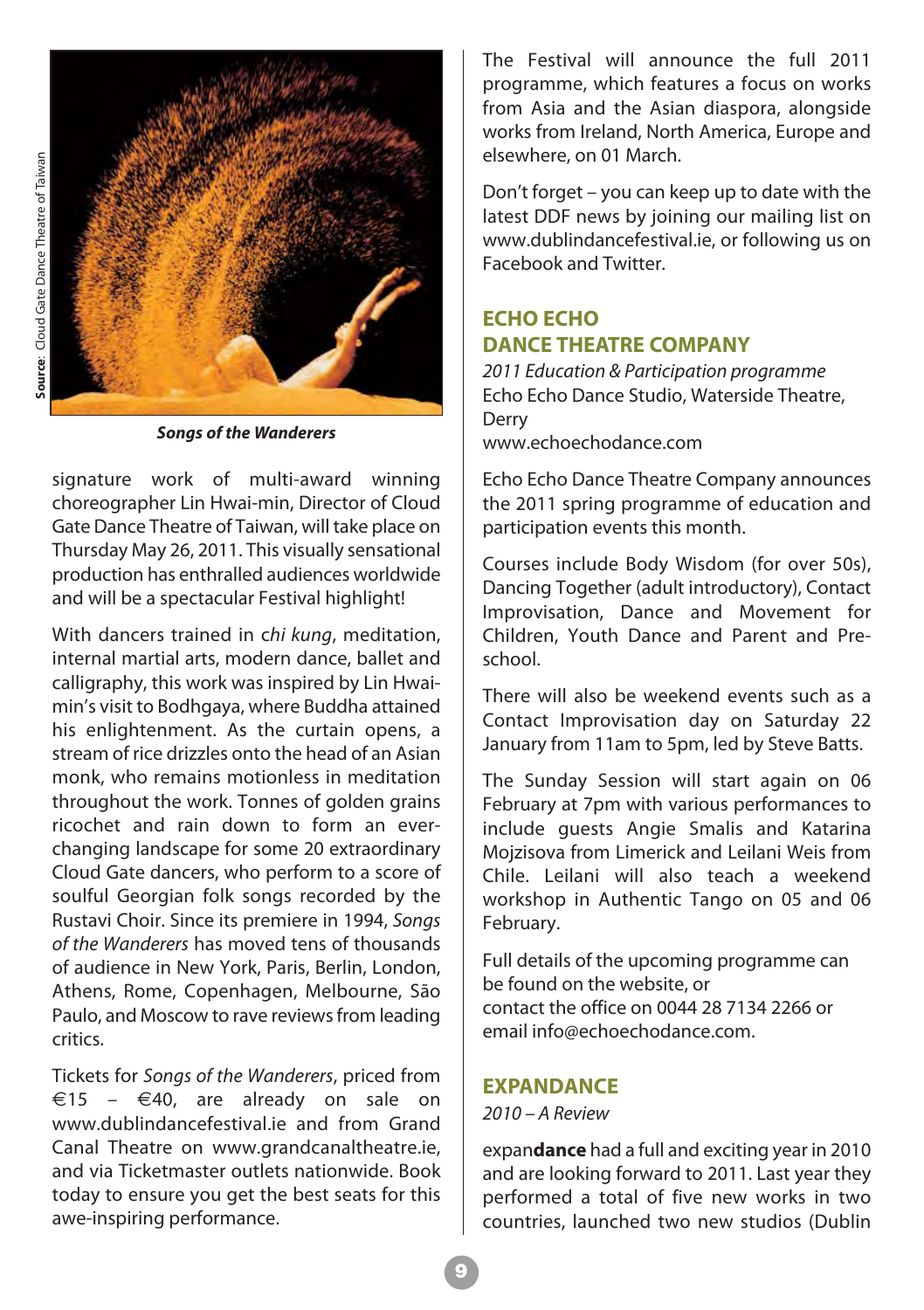

*Tributaries*

and Wicklow, supporting their continued Skype rehearsals with New York) and even found time to have a baby (nice work Laurie). They also brought three works made in the U.S. home to Ireland. Rachel's *Tributaries* was presented as part of Illuminating Artists New Works festival at TADA! Theatre, NYC and 3 months later they brought the work home, performing it at *Some expandance evening...* in Dance Theatre of Ireland (DTI). Christina's *Chi'il Bel Sogno* was also shown at DTI along with *Making Change*, now developed into a trio. Alicia and Laurie's *little Time / little Space* was performed at the Riverbank Arts Centre, Kildare, and at Block T in Dublin. Rachel's *Rock Om,* with five new dancers, was shown at Webster Hall, NYC as part of their Quarterly Arts Soiree. And Alicia performed her solo *12 Steps* at The George Bernard Shaw Theatre in Carlow. It was a busy year of teaching too, with workshops for adults in New York, teenagers at Shawbrook and Riverbank Arts Centre, and Over 60s at The George Bernard Shaw Theatre. New classes for adults start up soon in Kildare and Carlow, and in New York, expan**dance** are busy moving ahead with *Rock Om*.

expan**dance** would like to thank everyone who supported them in 2010; they look forward to connecting with more of you in 2011.

#### **FEARGHUS Ó CONCHÚIR** www.fearghus.net

Last year concluded with new beginnings: I started a new solo thanks to a Blank Canvas residency at the Firkin Crane and an Arts Council Dance Bursary. The solo is for the delightfully talented Matthew Morris and is a site-specific piece for the stage. I'll be looking this year for opportunities to bring that research to production and a wider audience.

I also began work on new work in England. The film installation *Tattered Outlaws of History* will be exhibited at the Jaywick Martello Tower in Essex, and my collaborator, Dan Dubowitz, and I will continue making new work on the Martello Towers of England's East Coast to add to the installation.

At the end of January, I start research on *Tabernacle*, a new quintet with music by Iarla Ó Lionáird, featuring Mikel Aristegui, Elena Giannotti, Stéphane Hisler, Bernadette Iglich and Matthew Morris. The work will premiere in May. With the support of Modul-dance, of which Dance Ireland is a partner, I'll be starting the research at Arts Station in Poznan, Poland at the end of January. *Tabernacle* will explore faith and the making of the Irish body, an enquiry I started with my Dance on the Box commission, *Mo Mhór Choir Féin*.

*Mo Mhór Choir Féin* has been selected to compete in the VideoDansa, Barcelona International Prize this month. It will be shown at the IDN – Image, Dance and New Media festival, from 13 to 16 of January at the Mercat de les Flors and Institut del Teatre, Barcelona.

### www.danceireland.ie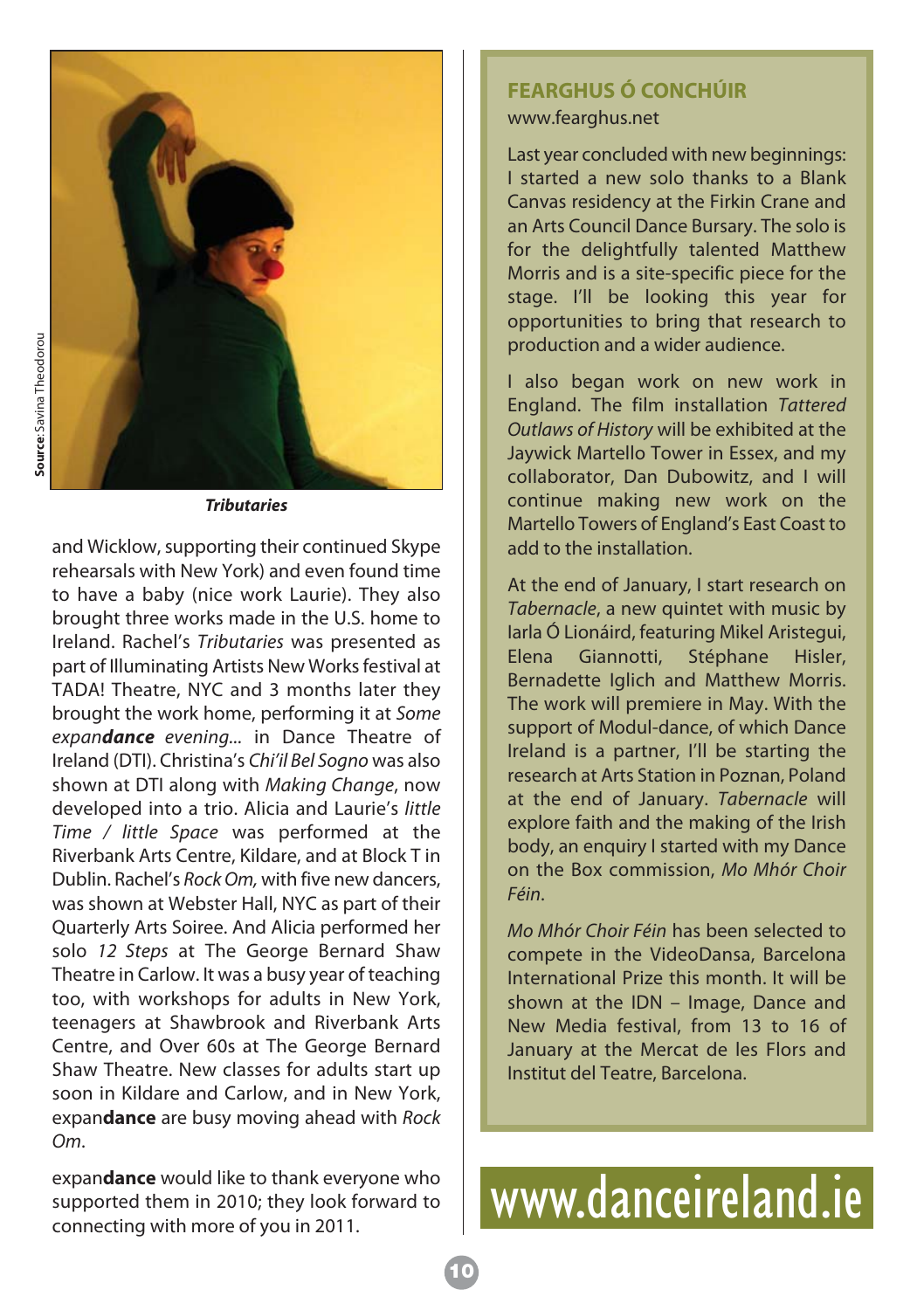

*Snow Queen*

#### **FIDGET FEET AERIAL DANCE COMPANY**

*Snow Queen* 12 – 15 January GB Shaw Theatre, Carlow 20 – 23 January Black Box, Galway

January is a busy time for Fidget Feet thanks to the Touring and Disementation Award from the Arts Council to tour *Snow Queen*. So if you missed the show in 2009/10 this could be your last chance to check it out. It is a beautiful, fun filled family show with enough drama, aerial and dance to keep any adult amused. This piece was created as a co–production with An Grianán Theatre in 2009 and Arts Council funding.

Chantal and Lee will be starting to teach weekly aerial classes in Dublin from late Januray, for more information visit www.fidgetfeet.com. They will also be running the second Irish Aerial Dance Fest from 06 to 17 June in Letterkenny with support from An Grianán Theatre and Donegal County Council with teachers from from Ireland, US, Australia, France and UK. Book early to avail of the early bird price; booking opens from January.

Contact Dance Weekend with Charlie Morrissey Shawbrook 12 & 13 Febuary

Also thanks to an Arts Council Dance Bursary, Chantal will be working for six weeks throughout the year in Shawbrook training in

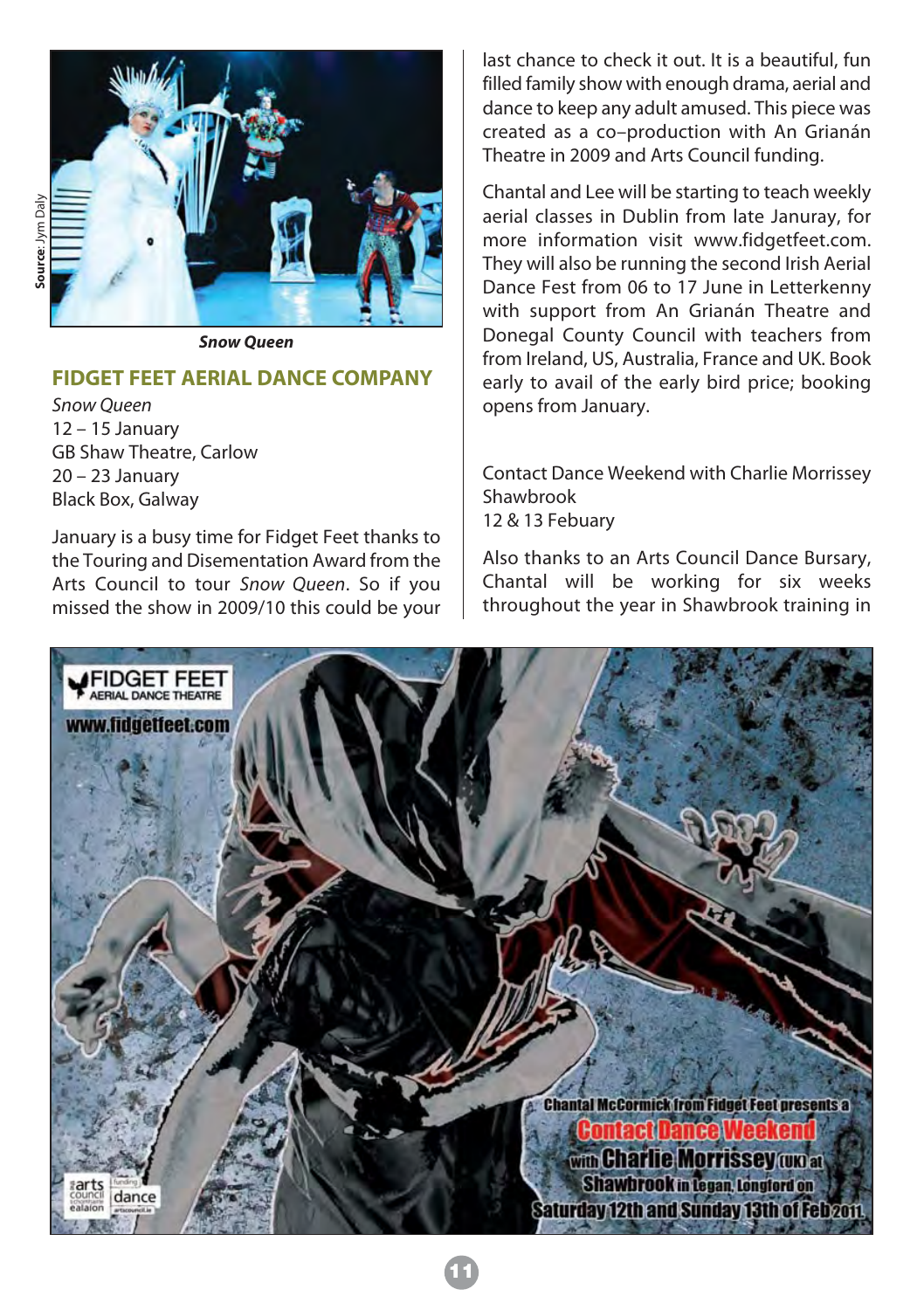contact dance with Charlie Morrissey from UK. She wants to open this special opportunity to as many dancers who would like to join in. This is the first of three weekends planned, so if you are interested and want to join it is only €160 per person which includes your fee for the course, accommdation at Shawbrook and a main meal in the summer house. This is a great way to start dancing in new year and with only twelve places participants are encouraged so book early. For further information contact Chantal@fidgetfeet.com or call 085 741 1098.

#### **IRISH MODERN DANCE THEATRE**

*Actions* 19 – 29 January Touring www.irishmoderndancetheatre.com

Irish Modern Dance Theatre (IMDT) present their hit duet *Actions* this month. Touring to nine venues across Ireland during January and February, IMDT is supported by the Arts Council's Touring and Dissemination of Work Scheme 2011.

*For sheer impact and perfection in performance, nothing could touch the athleticism and polished ease of John Scott's Actions.* 



For more information, dates and venues visit www.irishmoderndancetheatre.com

#### **JUNK ENSEMBLE**

*Company update* www.junkensemble.com

junk ensemble have been appointed Artists in Residence for Fingal County Council. This includes teaching a weekly class at Donabate/Portrane Educate Together National School. More details at www.fingalcoco.ie.

junk ensemble are delighted to be attending APAP Conference in New York City as part of Culture Ireland's delegation on 08 to 11 January. *Five Ways to Drown* will be promoted to international festival organisers and presenters.

junk ensemble were invited to participate in Mayo County Council's 'Creative Careers' (Careers in the Arts Day), Castlebar in November. This is an opportunity for young people who wish to pursue a career in the arts to talk to professional artists. www.mayococo.ie.

junk ensemble was established by Megan and Jessica Kennedy with a commitment to creating works of brave and innovative dance theatre. Winners of the Culture Ireland Touring Award in 2008, an Excellence and Innovation Award in 2007 and listed as an Irish Times Highlight for 2008, junk ensemble's work has toured nationally and internationally. junk ensemble are part of Project Catalyst at Project Arts Centre.



*Pygmalian*

*Actions*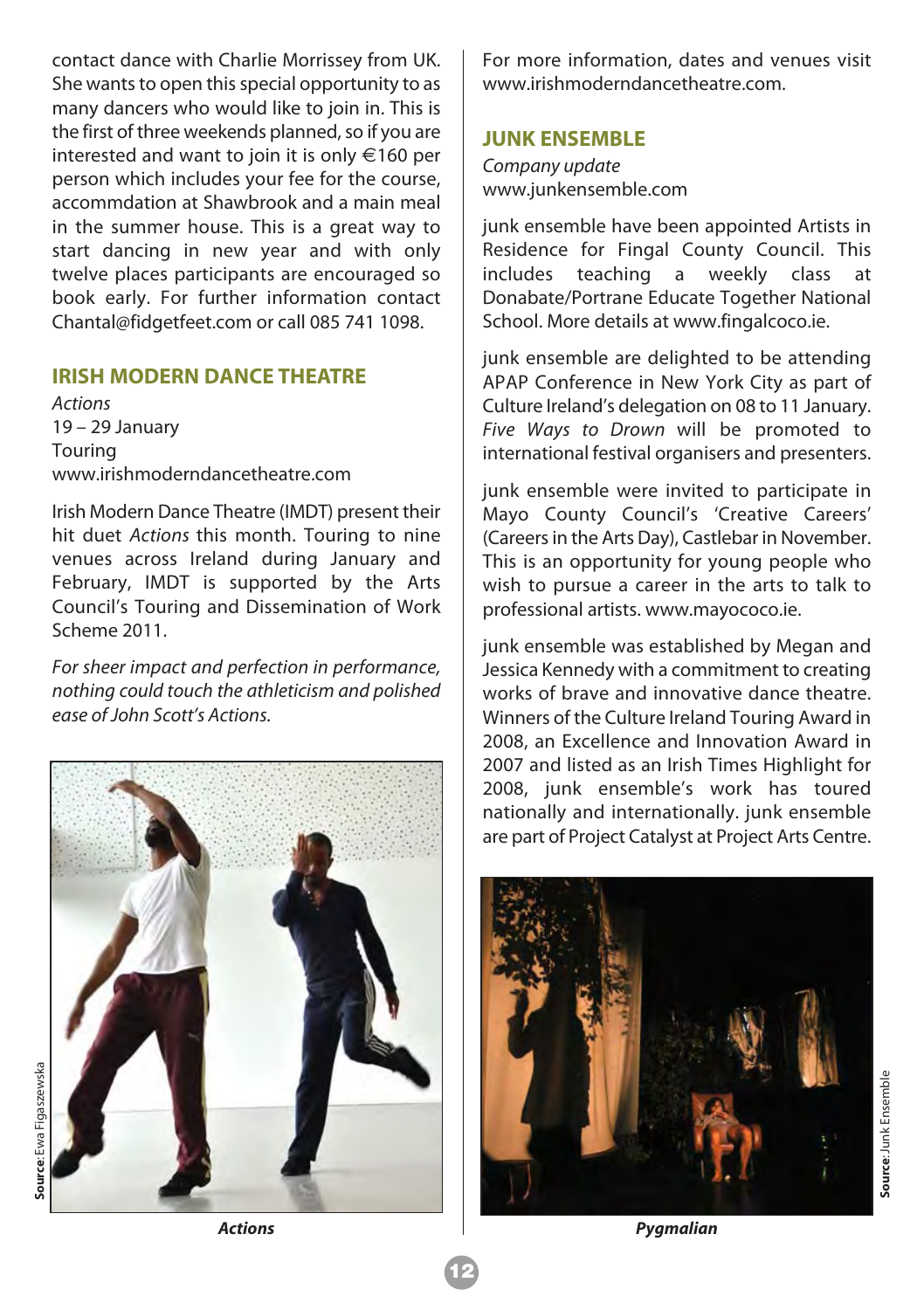#### **LOUISE COSTELLO**

*ANIMOTION Youth Dance Company* Saturdays @ RUA RED 11.30am – 1pm dance@sdublincoco.ie

ANIMOTION Youth Dance Company is an initiative of South Dublin County Council's Arts Office and is supported by the Arts Council. Classes take place every Saturday from 11.30am to 1pm at RUA RED, South Dublin Arts Centre, Tallaght. Their new term starts 15 January with an open workshop. ANIMOTION Youth Dance Company would like to invite new members on the day.

ANIMOTION Youth Dance Company is open to young people aged 14 – 25years and offers:

- **Dance training through weekly classes**
- **•** Performance opportunities, local and national
- **Guest teachers/choreographers**
- Exchanges and performances with other youth dance companies

For more information contact Louise Costelloe,



SDCC Dancer in Residence, Arts Office, South Dublin County Council, County Hall, Tallaght, Dublin 24 or call 087 2384573.

#### **NIGHT STAR DANCE COMPANY**

*Who Am I?* 23 February @ 8pm DTW Studio, New York

Ingrid Nachstern, Artistic Director and Choreographer of Night Star Dance Company, will perform her solo *Who am I?* at Dance Theatre Workshop in New York on 23 February at 8pm. This performance is supported by Culture Ireland.



**Source**: Fennell Photography**jource:** Fennell Photography

*Who Am I?*

#### **REX LEVITATES**

*Secondary Sources* www.rexlevitates.com

This month Rex Levitates' full production of *Secondary Sources*, commissioned by Dublin Dance Festival, is presented at the Baryshnikov Arts Center, New York in partnership with Culture Ireland and supported by the Arts Council. Performance takes place on 08 January in the Jerome Robbins Theatre at BAC 450 W.37th Street at 7pm with an open dress rehearsal in the same space on 07 January at 8.30pm. Booking can be made from Culture Ireland Booth #62 or by email at ewallace@bacnyc.org.

On 10 January at 7pm, there will be a further presentation of the piece, at the Centre for **ANIMOTION Youth Dance Company** | Performance Research, 361 Manhattan Avenue,

Source: Louise Costello **Source**: Louise Costello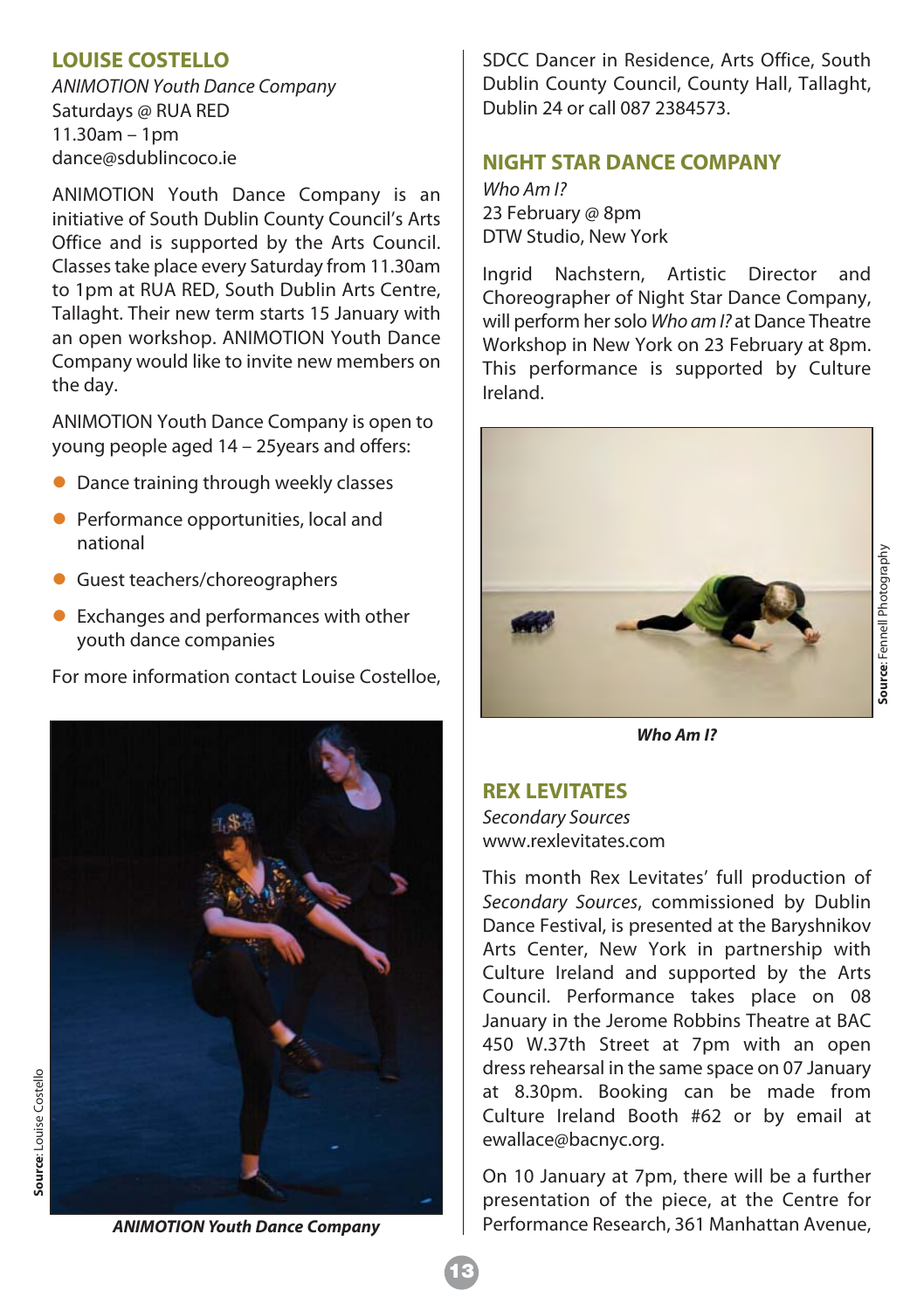

*Secondary Sources*

Unit 1, Brooklyn, NY 11211, (718) 349-1210 Booking info@cprnyc.org.

*Secondary Sources* premiered at the 2010 Dublin Dance Festival. Choreographed by Liz Roche and performed by a combined cast of Irish and American dancers and musicians, *Secondary Sources* creates a tapestry of movement, reflecting the performers' embodied connections between primary and secondary sources of inspiration.

All this January the short film *Unsung* will be presented in Dance Film Association's 39th Dance on Camera Festival, New York. *Unsung* was commissioned by RTÉ Dance on the Box / the Arts Council in 2008.

In February the company begins work on a new 20 minute piece *Fast Portraits* by Liz Roche. There will be a studio showing in DanceHouse of this work in progress on Saturday 26 February.



*Fall Out*

#### **RW INTERNATIONAL ARTS**

*We haven't gone away, you know* 27 January @ 8pm *Hanging In There* by Nick Bryson & Damian Punch *Fallout* by Dylan Quinn Dundee Repertory Theatre www.dundeereptheatre.co.uk

Nick Bryson and Damian Punch are delighted to be taking part in an evening of political posturing and dissident dance from Ireland in January at Dundee Rep Theatre. The evening is supported by Scottish Dance Theatre, Culture Ireland and presented by Richard Wakely.

In *Hanging in There* two politicians challenge themselves physically and verbally to meet the contortions of a gleaming new devolved government, the NI Assembly. *Hanging in There* is an internationally acclaimed work portraying the inner-workings and self-delusion needed to prolong a negotiation process between two equally legitimate political bodies.

Dylan Quinn Dance Theatre's *Fallout* is a critically acclaimed solo exploring the increasing levels of violence in our society, as described by a slightly manic sports commentator. Using theatre, dance and video, this immensely engaging work draws us into a dark and disturbing world where acts of violence appear as forms of entertainment… until reality bites.

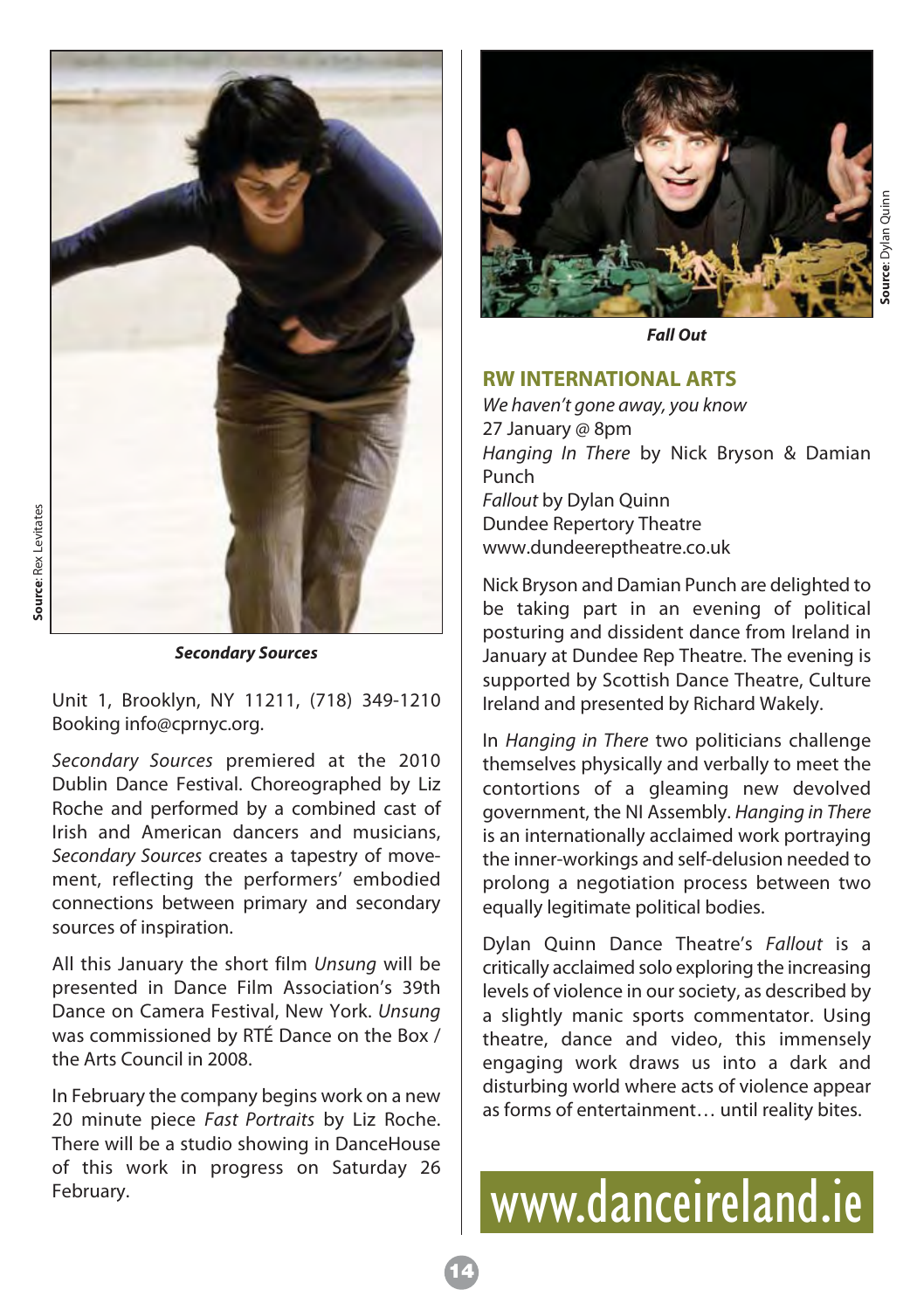#### **OTHER DANCE NEWS**

#### **ARTS COUNCIL DANCE BURSARY AWARD**

Deadline: 20 January Maximum awarded: €10000 Audience type: Individual artist Collaborative application possible: No awards@artscouncil.ie

**Please note:** Applications must be submitted online. The Arts Council has launched a new online services website which allows for applications to be submitted entirely online. You will be able to upload a wide range of support materials in electronic format along with your application form.

Before you will be able to make an online application you must register with the site. It may take up to five working days for your registration to be confirmed so it is very important that you register as early as possible.

Please note that there will be no registrations between Friday 24 December 2010 and Tuesday 04 January 2011.

#### **UNIVERSITY OF LIMERICK**

*Open Day - MA Contemporary Dance Performance* Irish World Academy of Music and Dance 14 January www.irishworldacademy.ie

The Irish World Academy of Music and Dance are holding an open day for the MA in Contemporary Dance Performance on Friday 14 January at the University of Limerick. The day will include a presentation giving an overview of the programme, a workshop and a discussion.

The MA in Contemporary Dance Performance is a one year, full-time, post-graduate programme. It is designed to offer students the opportunity to undertake a period of intensive studio-based research into contemporary dance, performance and choreography. In addition, students are introduced to a range of theoretical approaches to support them examine and clarify, through writing, questions that emerge in their studiobased practice.

For further information about the programme and/or about the open day please contact Course Director, Mary Nunan on mary.nunan@ul.ie.

#### **WINGING IT! REMINDER**

Winging It! Is short-term, no-notice studio hire service for dance practitioners and companies available at DanceHouse. If you are searching last minute for somewhere to get in a final day-long rehearsal or to spend a few hours workshopping a concept, this could be just the ticket!

Winging It! allows you to drop in to DanceHouse on any given day and hire any unused studio. Priority is given to Dance Ireland members and the fee is €25. Please remember to bring your membership card with you. Any remaining studio can be used by nonmembers, subject to the usual conditions for a fee of €50.

All you need to do to take advantage of Winging It! is call in to reception with your payment. Hiring will be done on a firstcome, first-served basis and on the understanding studios will not be used for any fee-paying activities, such as classes or workshops. Bookings will not be taken over the phone. Standard rental conditions apply.

### www.danceireland.ie